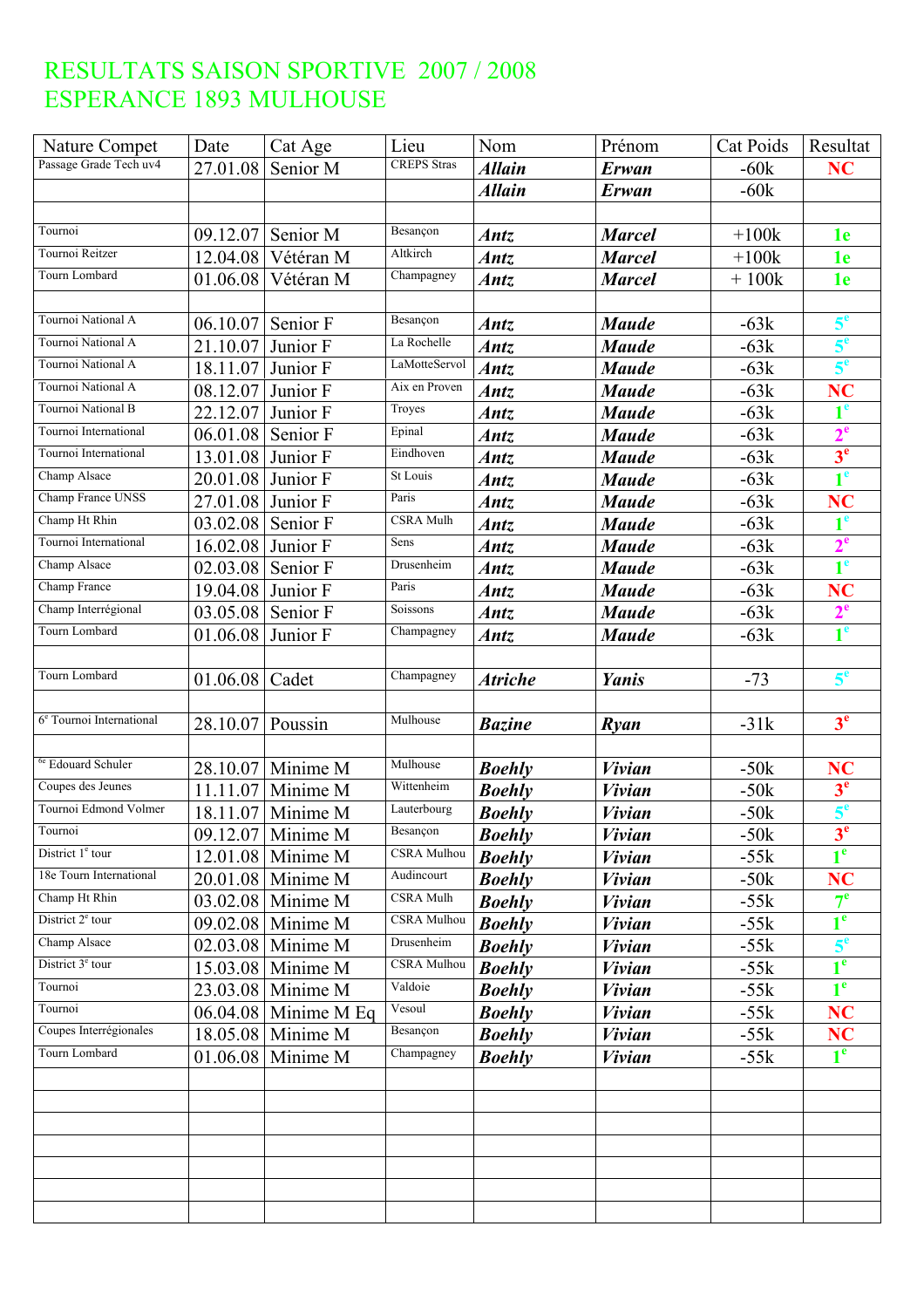| <b>Nature Compet</b>           | Date     | Cat Age           | Lieu               | Nom             | Prénom         | Cat Poids | Resultat                |
|--------------------------------|----------|-------------------|--------------------|-----------------|----------------|-----------|-------------------------|
| Sélection Régionale            | 21.10.07 | Cadet             | Colmar             | <b>Bohn</b>     | <b>Steven</b>  | $-66k$    | <b>NC</b>               |
| 6e Edouard Schuler             | 28.10.07 | Cadet             | Mulhouse           | <b>Bohn</b>     | <b>Steven</b>  | $-66k$    | NC                      |
| Coupes des Jeunes              | 11.11.07 | Cadet             | Wittenheim         | <b>Bohn</b>     | <b>Steven</b>  | $-66k$    | NC                      |
| Champi. du Ht.-Rhin UNSS       | 14.11.07 | Cadet             | Colmar             | <b>Bohn</b>     | <b>Steven</b>  | $-66k$    | 5 <sup>e</sup>          |
| Champ d'Alsace UNSS            | 28.11.07 | Cadet             | <b>CREPS</b> Stras | <b>Bohn</b>     | <b>Steven</b>  | $-66k$    | NC                      |
| Tournoi National               | 01.12.07 | Cadet             | Joigny             | <b>Bohn</b>     | <b>Steven</b>  | $-66k$    | <b>NC</b>               |
| Champ Ht Rhin                  | 09.12.07 | Cadet             | <b>CSRA Mulh</b>   | <b>Bohn</b>     | <b>Steven</b>  | $-66k$    | 5 <sup>e</sup>          |
| Champ Alsace                   | 20.01.08 | Cadet             | St Louis           | <b>Bohn</b>     | <b>Steven</b>  | $-66k$    | 7 <sup>e</sup>          |
| Champ Ht Rhin                  | 30.03.08 | Cadet Eq          | Rouffach           | <b>Bohn</b>     | <b>Steven</b>  | $-66k$    | 3 <sup>e</sup>          |
| Tournoi Reitzer                | 12.04.08 | Cadet             | Altkirch           | <b>Bohn</b>     | <b>Steven</b>  | $-66k$    | $2^e$                   |
| Champ Alsace                   | 26.04.08 | Cadet Eq          | <b>CSRA</b> Mulh   | <b>Bohn</b>     | <b>Steven</b>  | $-66k$    | 5 <sup>e</sup>          |
| Tournoi National               | 01.05.08 | Cadet Eq          | Besançon           | <b>Bohn</b>     | <b>Steven</b>  | $-66k$    | <b>NC</b>               |
|                                |          |                   |                    |                 |                |           |                         |
| 6 <sup>e</sup> Edouard Schuler | 28.10.07 | Minime M          | Mulhouse           | <b>Bohrer</b>   | <b>Anthony</b> | $-42k$    | NC                      |
| Tournoi                        | 09.12.07 | Minime M          | Besançon           | <b>Bohrer</b>   | <b>Anthony</b> | $-42k$    | <b>NC</b>               |
| Tournoi                        | 28.12.07 | Minime M          | Valentigney        | <b>Bohrer</b>   | <b>Anthony</b> | $-38k$    | <b>NC</b>               |
| District 1 <sup>e</sup> tour   | 12.01.08 | Minime M          | <b>CSRA Mulhou</b> | <b>Bohrer</b>   | <b>Anthony</b> | $-42k$    | 1 <sup>e</sup>          |
| District 3 <sup>e</sup> tour   | 15.03.08 | Minime M          | <b>CSRA</b> Mulhou | <b>Bohrer</b>   | <b>Anthony</b> | $-42k$    | 2 <sup>e</sup>          |
| Tournoi                        | 23.03.08 | Minime M          | Valdoie            | <b>Bohrer</b>   | <b>Anthony</b> | $-42k$    | 4 <sup>e</sup>          |
|                                |          |                   |                    |                 |                |           |                         |
| 6 <sup>e</sup> Edouard Schuler | 28.10.07 | Benjamine         | Mulhouse           | <b>Bohrer</b>   | <b>Elodie</b>  | $-32k$    | <b>NC</b>               |
| Tournoi                        | 09.12.07 | Benjamine         | Besançon           | <b>Bohrer</b>   | <b>Elodie</b>  | $-36k$    | 3 <sup>e</sup>          |
| Tournoi                        | 28.12.07 | Benjamine         | Valentigney        | <b>Bohrer</b>   | <b>Elodie</b>  | $-36k$    | 4 <sup>e</sup>          |
| Tournoi                        | 23.03.08 | Minime M          | Valdoie            | <b>Bohrer</b>   | <b>Elodie</b>  | $-36k$    | 5 <sup>e</sup>          |
|                                |          |                   |                    |                 |                |           |                         |
| 6 <sup>e</sup> Edouard Schuler | 28.10.07 | Minime F          | Mulhouse           | <b>Bohrer</b>   | <b>Océane</b>  | $-36k$    | <b>NC</b>               |
| Tournoi                        | 09.12.07 | Minime F          | Besançon           | <b>Bohrer</b>   | <b>Océane</b>  | $-36k$    | <b>NC</b>               |
| Tournoi                        | 28.12.07 | Minime F          | Valentigney        | <b>Bohrer</b>   | <b>Océane</b>  | $-36k$    | 1 <sup>e</sup>          |
| District 1 <sup>e</sup> tour   | 12.01.08 | Minime F          | <b>CSRA</b> Mulhou | <b>Bohrer</b>   | <b>Océane</b>  | $-36k$    | 2 <sup>e</sup>          |
| District 2 <sup>e</sup> tour   |          | 09.02.08 Minime F | <b>CSRA Mulhou</b> | <b>Bohrer</b>   | <b>Océane</b>  | $-36k$    | 2 <sup>e</sup>          |
| District $3e$ tour             |          | 15.03.08 Minime F | <b>CSRA</b> Mulhou | <b>Bohrer</b>   | <b>Océane</b>  | $-36k$    | $\triangleleft$ e<br>T. |
| Tournoi                        |          | 23.03.08 Minime F | Valdoie            | <b>Bohrer</b>   | <b>Océane</b>  | $-36k$    | 2 <sup>e</sup>          |
|                                |          |                   |                    |                 |                |           |                         |
| Tourn Lombard                  |          | 01.06.08 Minime M | Champagney         | <b>Bougriou</b> | <b>Mouslim</b> | $-38k$    | 6 <sup>e</sup>          |
|                                |          |                   |                    |                 |                |           |                         |
|                                |          |                   |                    |                 |                |           |                         |
|                                |          |                   |                    |                 |                |           |                         |
|                                |          |                   |                    |                 |                |           |                         |
|                                |          |                   |                    |                 |                |           |                         |
|                                |          |                   |                    |                 |                |           |                         |
|                                |          |                   |                    |                 |                |           |                         |
|                                |          |                   |                    |                 |                |           |                         |
|                                |          |                   |                    |                 |                |           |                         |
|                                |          |                   |                    |                 |                |           |                         |
|                                |          |                   |                    |                 |                |           |                         |
|                                |          |                   |                    |                 |                |           |                         |
|                                |          |                   |                    |                 |                |           |                         |
|                                |          |                   |                    |                 |                |           |                         |
|                                |          |                   |                    |                 |                |           |                         |
|                                |          |                   |                    |                 |                |           |                         |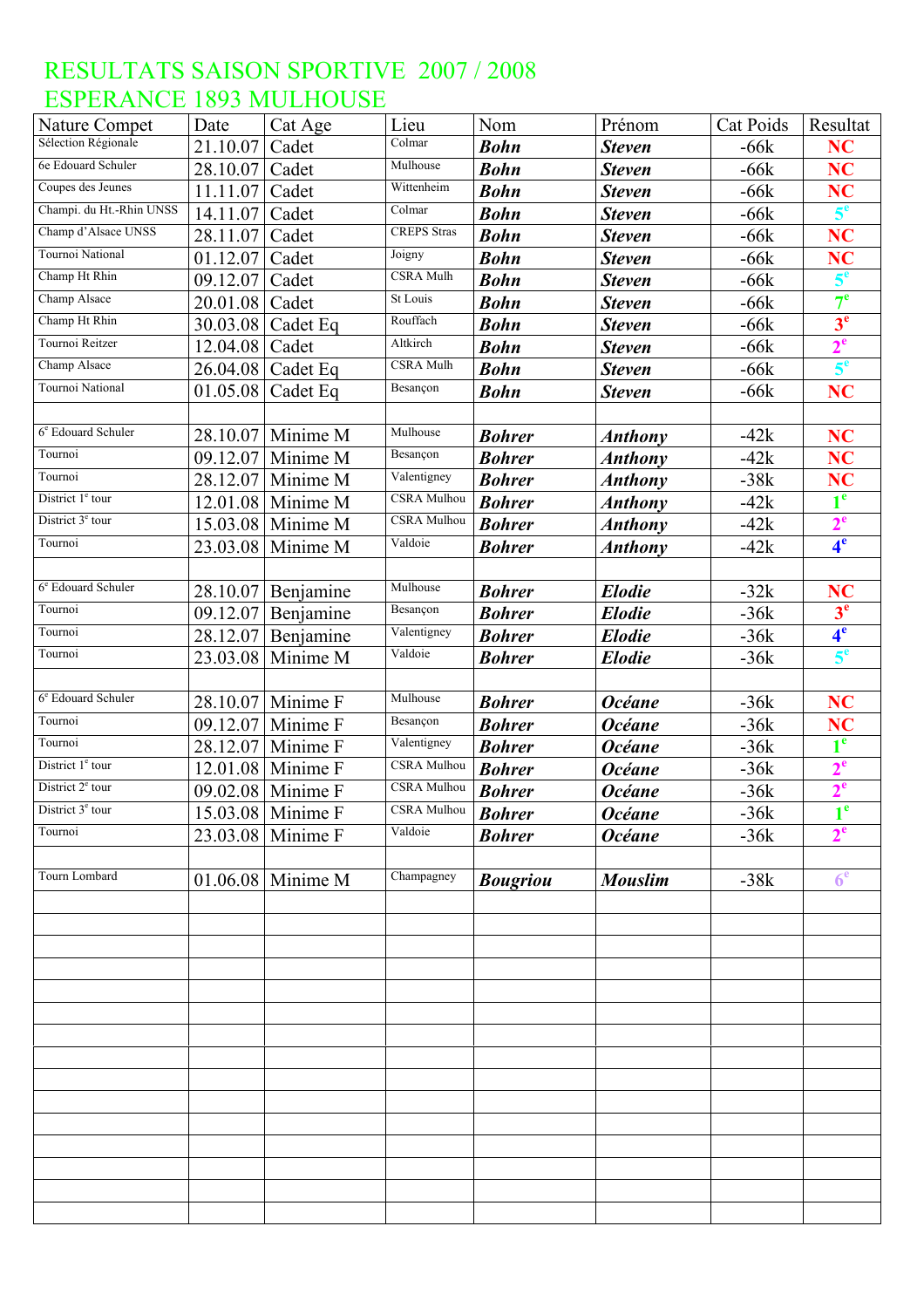| Nature Compet                  | Date              | Cat Age              | Lieu               | Nom            | Prénom           | Cat Poids | Resultat       |
|--------------------------------|-------------------|----------------------|--------------------|----------------|------------------|-----------|----------------|
| 6e Edouard Schuler             | 28.10.07          | Cadet                | Mulhouse           | <b>Boukail</b> | <b>Soufiane</b>  | $-55k$    |                |
| Coupes des Jeunes              | 11.11.07          | Cadet                | Wittenheim         | <b>Boukail</b> | <b>Soufiane</b>  | $-55k$    | 1 <sup>e</sup> |
| Champ. du Ht.-Rhin UNSS        | 14.11.07          | Cadet                | Colmar             | <b>Boukail</b> | <b>Soufiane</b>  | $-55k$    | 1 <sup>e</sup> |
| Champ d'Alsace UNSS            | 28.11.07          | Cadet                | <b>CREPS</b> Stras | <b>Boukail</b> | <b>Soufiane</b>  | $-55k$    | 1 <sup>e</sup> |
| Tournoi National               | 01.12.07          | Cadet                | Joigny             | <b>Boukail</b> | <b>Soufiane</b>  | $-55k$    | 5 <sup>e</sup> |
| Champ Ht Rhin                  | 09.12.07          | Cadet                | CSRA Mulh          | <b>Boukail</b> | <b>Soufiane</b>  | $-55k$    | $1^e$          |
| Tournoi International          | 12.01.08          | Cadet                | Morges             | <b>Boukail</b> | <b>Soufiane</b>  | $-55k$    | 5 <sup>e</sup> |
| Champ Alsace                   | 20.01.08          | Cadet                | St Louis           | <b>Boukail</b> | <b>Soufiane</b>  | $-55k$    | 2 <sup>e</sup> |
| Champ France UNSS              | 26.01.08          | Cadet                | Paris              | <b>Boukail</b> | <b>Soufiane</b>  | $-55k$    | NC             |
| Tournoi National               | 17.02.08          | Cadet                | Dijon              | <b>Boukail</b> | <b>Soufiane</b>  | $-55k$    | NC             |
| Coupes Interrégionales         | 16.03.08          | Cadet                | St Dié             | <b>Boukail</b> | <b>Soufiane</b>  | $-55k$    | 9 <sup>e</sup> |
| Champ Ht Rhin                  | 30.03.08          | Cadet Eq             | Rouffach           | <b>Boukail</b> | <b>Soufiane</b>  | $-55k$    | 3 <sup>e</sup> |
| Tournoi Reitzer                | 12.04.08          | Cadet                | Altkirch           | <b>Boukail</b> | <b>Soufiane</b>  | $-55k$    | 1 <sup>e</sup> |
| Champ Alsace                   | 26.04.08          | Cadet Eq             | CSRA Mulh          | <b>Boukail</b> | <b>Soufiane</b>  | $-55k$    | 5 <sup>e</sup> |
| Tournoi National               |                   | 01.05.08 Cadet Eq    | Besançon           | <b>Boukail</b> | <b>Soufiane</b>  | $-55k$    | <b>NC</b>      |
| Critérium Départ. Kyus         | 01.06.08          | Cadet                | CSRA Mulh          | <b>Boukail</b> | <b>Soufiane</b>  | $-60k$    | 1 <sup>e</sup> |
|                                |                   |                      |                    |                |                  |           |                |
| 6 <sup>e</sup> Edouard Schuler | 28.10.07          | Benjamine            | Mulhouse           | <b>Burger</b>  | <b>Charlotte</b> | $-36k$    | <b>NC</b>      |
| Coupes des Jeunes              | 10.11.07          | Benjamine            | Wittenheim         | <b>Burger</b>  | <b>Charlotte</b> | $-36k$    | <b>NC</b>      |
| Tournoi Edmond Volmer          | 18.11.07          | Benjamine            | Lauterbourg        | <b>Burger</b>  | <b>Charlotte</b> | $-36k$    | <b>NC</b>      |
| Tournoi                        | 09.12.07          | Benjamine            | Besançon           | <b>Burger</b>  | <b>Charlotte</b> | $-36k$    | <b>NC</b>      |
| Tournoi                        | 28.12.07          | Benjamine            | Valentigney        | <b>Burger</b>  | <b>Charlotte</b> | $-40k$    | 3 <sup>e</sup> |
| District 1 <sup>e</sup> tour   |                   | 12.01.08 Benjamine   | CSRA Mulhou        | <b>Burger</b>  | <b>Charlotte</b> | $-40k$    | 2 <sup>e</sup> |
| 18e Tourn International        | 19.01.08          | Benjamine            | Audincourt         | <b>Burger</b>  | <b>Charlotte</b> | $-40k$    | 3 <sup>e</sup> |
| District 2 <sup>e</sup> tour   | 09.02.08          | Benjamine            | CSRA Mulhou        | <b>Burger</b>  | <b>Charlotte</b> | $-40k$    | 1 <sup>e</sup> |
| District 3 <sup>e</sup> tour   | 15.03.08          | Benjamine            | CSRA Mulhou        | <b>Burger</b>  | <b>Charlotte</b> | $-40k$    | 1 <sup>e</sup> |
| Tournoi                        | 23.03.08          | Benjamine            | Valdoie            | <b>Burger</b>  | <b>Charlotte</b> | $-40k$    | 4 <sup>e</sup> |
| Tournoi Reitzer                |                   | 12.04.08 Benjamine   | Altkirch           | <b>Burger</b>  | <b>Charlotte</b> | $-40k$    | 5 <sup>e</sup> |
| Tourn Lombard                  | 01.06.08          | Benjamine            | Champagney         | <b>Burger</b>  | <b>Charlotte</b> | $-40k$    | 2 <sup>e</sup> |
|                                |                   |                      |                    |                |                  |           |                |
| 6 <sup>e</sup> Edouard Schuler |                   | 28.10.07 Benjamine   | Mulhouse           | Corga          | <b>Alison</b>    | $-32k$    | <b>NC</b>      |
| Tournoi                        | 09.12.07          | Benjamine            | Besançon           | Corga          | Alison           | $-32k$    | NC             |
| District 1 <sup>e</sup> tour   |                   | $12.01.08$ Benjamine | <b>CSRA</b> Mulhou | Corga          | <b>Alison</b>    | $-36k$    | 1 <sup>e</sup> |
| District 2 <sup>e</sup> tour   |                   | $09.02.08$ Benjamine | <b>CSRA Mulhou</b> | Corga          | <b>Alison</b>    | $-36k$    | 1 <sup>e</sup> |
| Tournoi Reitzer                | 12.04.08          | Benjamine            | Altkirch           | Corga          | <b>Alison</b>    | $-36k$    | NC             |
|                                |                   |                      |                    |                |                  |           |                |
| Champ d'Alsace UNSS            | 28.11.07          | Cadette              | <b>CREPS</b> Stras | <b>Dolega</b>  | <b>Jennifer</b>  | $-57k$    | <b>NC</b>      |
| Tournoi National A             | 08.12.07          | Junior F             | Aix en Proven      | <b>Dolega</b>  | <b>Jennifer</b>  | $-57k$    | <b>NC</b>      |
| Tournoi National B             | 22.12.07 Junior F |                      | Troyes             | <b>Dolega</b>  | <b>Jennifer</b>  | $-57k$    | NC             |
| Tournoi International          |                   | 06.01.08 Senior F    | Epinal             | <b>Dolega</b>  | <b>Jennifer</b>  | $-57k$    | 5 <sup>e</sup> |
| Tournoi International          | 12.01.08 Junior F |                      | Morges             | <b>Dolega</b>  | <b>Jennifer</b>  | $-57k$    | 3 <sup>e</sup> |
| Champ Alsace                   | 20.01.08          | Junior F             | St Louis           | <b>Dolega</b>  | <b>Jennifer</b>  | $-57k$    | 5 <sup>e</sup> |
| Champ Ht Rhin                  | 03.02.08 Senior F |                      | CSRA Mulh          | <b>Dolega</b>  | <b>Jennifer</b>  | $-57k$    | 1 <sup>e</sup> |
| Tournoi International          | 16.02.08 Junior F |                      | Sens               | <b>Dolega</b>  | <b>Jennifer</b>  | $-57k$    | <b>NC</b>      |
| Champ Interrégional            | 03.05.08 Senior F |                      | Soissons           | <b>Dolega</b>  | <b>Jennifer</b>  | $-57k$    | NC             |
| Tourn Lombard                  | 01.06.08          | Junior F             | Champagney         | <b>Dolega</b>  | <b>Jennifer</b>  | $-57k$    | 1 <sup>e</sup> |
|                                |                   |                      |                    |                |                  |           |                |
|                                |                   |                      |                    |                |                  |           |                |
|                                |                   |                      |                    |                |                  |           |                |
|                                |                   |                      |                    |                |                  |           |                |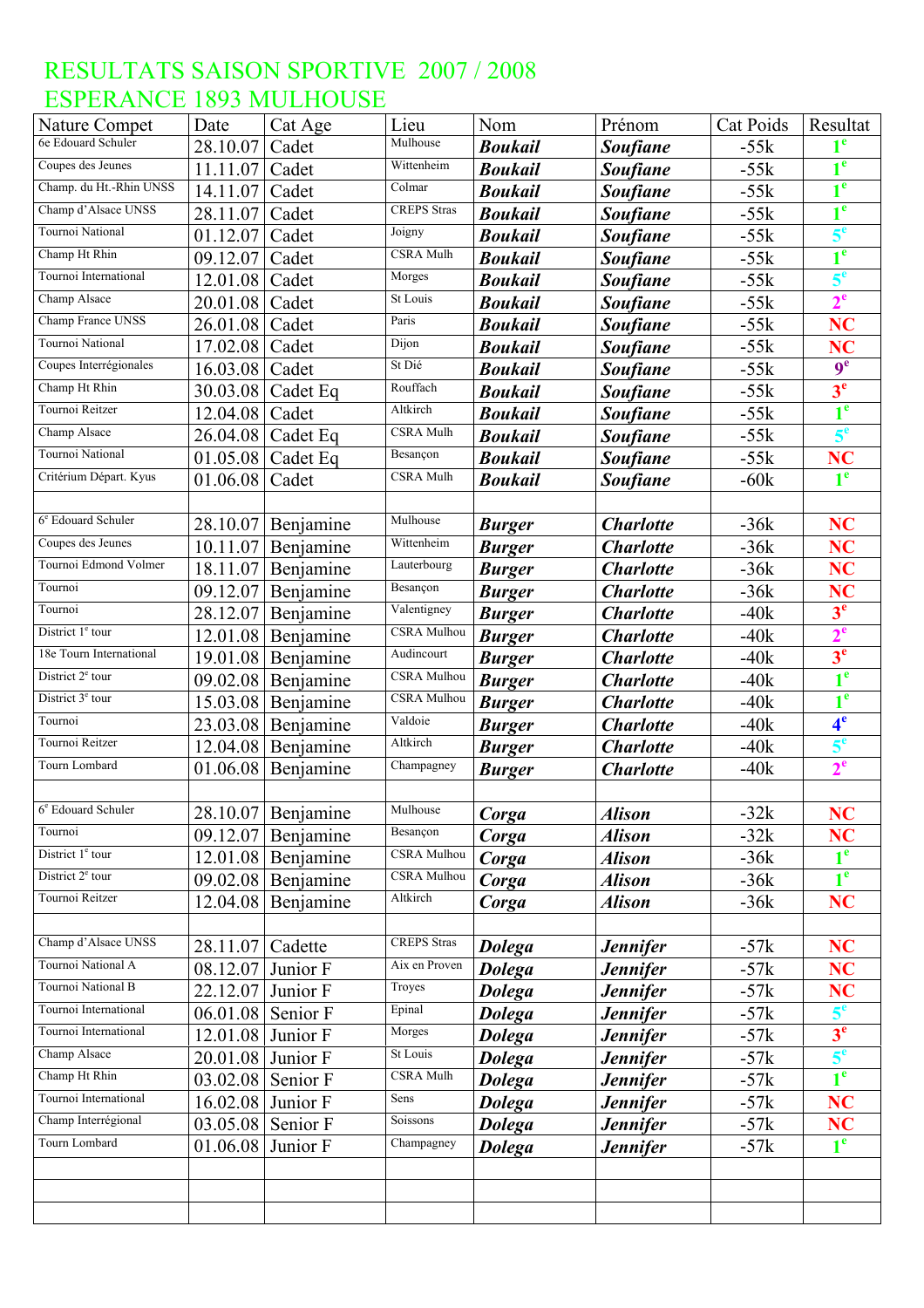| Nature Compet                  | Date     | Cat Age             | Lieu               | Nom             | Prénom           | Cat Poids | Resultat       |
|--------------------------------|----------|---------------------|--------------------|-----------------|------------------|-----------|----------------|
| 6 <sup>e</sup> Edouard Schuler | 28.10.07 | Benjamin            | Mulhouse           | Giannuzzi       | <b>Bryan</b>     | $-30k$    | <b>NC</b>      |
| Tournoi                        | 09.12.07 | Benjamin            | Besançon           | Giannuzzi       | <b>Bryan</b>     | $-30k$    | <b>NC</b>      |
| Tournoi                        | 28.12.07 | Benjamin            | Valentigney        | Giannuzzi       | <b>Bryan</b>     | $-30k$    | 5 <sup>e</sup> |
| District 1 <sup>e</sup> tour   | 12.01.08 | Benjamin            | CSRA Mulhou        | Giannuzzi       | <b>Bryan</b>     | $-30k$    | 1 <sup>e</sup> |
| District 2 <sup>e</sup> tour   | 09.02.08 | Benjamin            | CSRA Mulhou        | Giannuzzi       | <b>Bryan</b>     | $-30k$    | $1^e$          |
| District 3 <sup>e</sup> tour   | 15.03.08 | Benjamin            | <b>CSRA</b> Mulhou | Giannuzzi       | <b>Bryan</b>     | $-30k$    | $1^e$          |
| Tournoi                        | 23.03.08 | Benjamin            | Valdoie            | Giannuzzi       | <b>Bryan</b>     | $-30k$    | 3 <sup>e</sup> |
| Tournoi Reitzer                | 12.04.08 | Benjamin            | Altkirch           | Giannuzzi       | <b>Bryan</b>     | $-30k$    | 7 <sup>e</sup> |
|                                |          |                     |                    |                 |                  |           |                |
| 6e Edouard Schuler             | 28.10.07 | Minime M            | Mulhouse           | <b>Iftissen</b> | <b>François</b>  | $-34k$    | 1 <sup>e</sup> |
| Coupes des Jeunes              | 11.11.07 | Minime M            | Wittenheim         | <b>Iftissen</b> | <b>François</b>  | $-34k$    | 1 <sup>e</sup> |
| Tournoi Edmond Volmer          | 18.11.07 | Minime M            | Lauterbourg        | <b>Iftissen</b> | <b>François</b>  | $-34k$    | 1 <sup>e</sup> |
| District 1 <sup>e</sup> tour   | 12.01.08 | Minime M            | <b>CSRA</b> Mulhou | <b>Iftissen</b> | <b>François</b>  | $-34k$    | $1^e$          |
| 18e Tourn International        | 20.01.08 | Minime M            | Audincourt         | <b>Iftissen</b> | <b>François</b>  | $-38k$    | 3 <sup>e</sup> |
| Champ Ht Rhin                  | 03.02.08 | Minime M            | CSRA Mulh          | <b>Iftissen</b> | <b>François</b>  | $-38k$    | 3 <sup>e</sup> |
| District 2 <sup>e</sup> tour   | 09.02.08 | Minime M            | <b>CSRA</b> Mulhou | <b>Iftissen</b> | <b>François</b>  | $-38k$    | 1 <sup>e</sup> |
| Tournoi National               | 17.02.08 | Minime M            | Laval              | <b>Iftissen</b> | <b>François</b>  | $-38k$    | NC             |
| Champ Alsace                   | 02.03.08 | Minime M            | Drusenheim         | <b>Iftissen</b> | <b>François</b>  | $-38k$    | 3 <sup>e</sup> |
| District 3 <sup>e</sup> tour   | 15.03.08 | Minime M            | <b>CSRA</b> Mulhou | <b>Iftissen</b> | <b>François</b>  | $-38k$    | 1 <sup>e</sup> |
| Tournoi Intern                 | 23.03.08 | Minime M            | <b>Nyons</b>       | <b>Iftissen</b> | <b>François</b>  | $-38k$    | 5 <sup>e</sup> |
| Coupes Interrégionales         | 18.05.08 | Minime M            | Besançon           | <b>Iftissen</b> | <b>François</b>  | $-38k$    | 5 <sup>e</sup> |
|                                |          |                     |                    |                 |                  |           |                |
| 18e Tourn International        | 19.01.08 | Mini-Poussin        | Audincourt         | <b>Laarid</b>   | <b>Imad-Dine</b> | $-27k$    | 1 <sup>e</sup> |
| <b>Animation Poussin</b>       | 03.05.08 | Mini-Poussin        | <b>CSRA Mulh</b>   | <b>Laarid</b>   | <b>Imad-Dine</b> | $-36k$    | <b>OR</b>      |
|                                |          |                     |                    |                 |                  |           |                |
| Animation Poussin              | 03.05.08 | Poussine            | CSRA Mulh          | Lamouchi        | Cendra           | $-29k$    | <b>Bronze</b>  |
|                                |          |                     |                    |                 |                  |           |                |
| <b>Animation Poussin</b>       | 03.05.08 | Poussine            | <b>CSRA Mulh</b>   | Lamouchi        | Kenza            | $-26k$    | <b>Argent</b>  |
|                                |          |                     |                    |                 |                  |           |                |
| Coupes des Jeunes              |          | 11.11.07 Benjamin   | Wittenheim         | Lamouchi        | Yanis            | $-34k$    | <b>NC</b>      |
| Tournoi                        |          | 28.12.07 Benjamin   | Valentigney        | <b>Lamouchi</b> | Yanis            | $-34k$    | 1 <sup>e</sup> |
| District 1 <sup>e</sup> tour   |          | $12.01.08$ Benjamin | <b>CSRA Mulhou</b> | Lamouchi        | Yanis            | $-34k$    | 4 <sup>e</sup> |
| 18e Tourn International        |          | $19.01.08$ Benjamin | Audincourt         | Lamouchi        | Yanis            | $-34k$    | <b>NC</b>      |
| District 2 <sup>e</sup> tour   |          | 09.02.08 Benjamin   | <b>CSRA</b> Mulhou | Lamouchi        | Yanis            | $-34k$    | 3 <sup>e</sup> |
|                                |          |                     |                    |                 |                  |           |                |
| 18e Tourn International        | 19.01.08 | Mini-Poussin        | Audincourt         | Lusset          | <b>Christian</b> |           | 3 <sup>e</sup> |
|                                |          |                     |                    |                 |                  |           |                |
| 1er Dan                        |          | Senior M            |                    | Metzger         | <b>Denis</b>     | $-81k$    | <b>Reçu</b>    |
|                                |          |                     |                    |                 |                  |           |                |
|                                |          |                     |                    |                 |                  |           |                |
|                                |          |                     |                    |                 |                  |           |                |
|                                |          |                     |                    |                 |                  |           |                |
|                                |          |                     |                    |                 |                  |           |                |
|                                |          |                     |                    |                 |                  |           |                |
|                                |          |                     |                    |                 |                  |           |                |
|                                |          |                     |                    |                 |                  |           |                |
|                                |          |                     |                    |                 |                  |           |                |
|                                |          |                     |                    |                 |                  |           |                |
|                                |          |                     |                    |                 |                  |           |                |
|                                |          |                     |                    |                 |                  |           |                |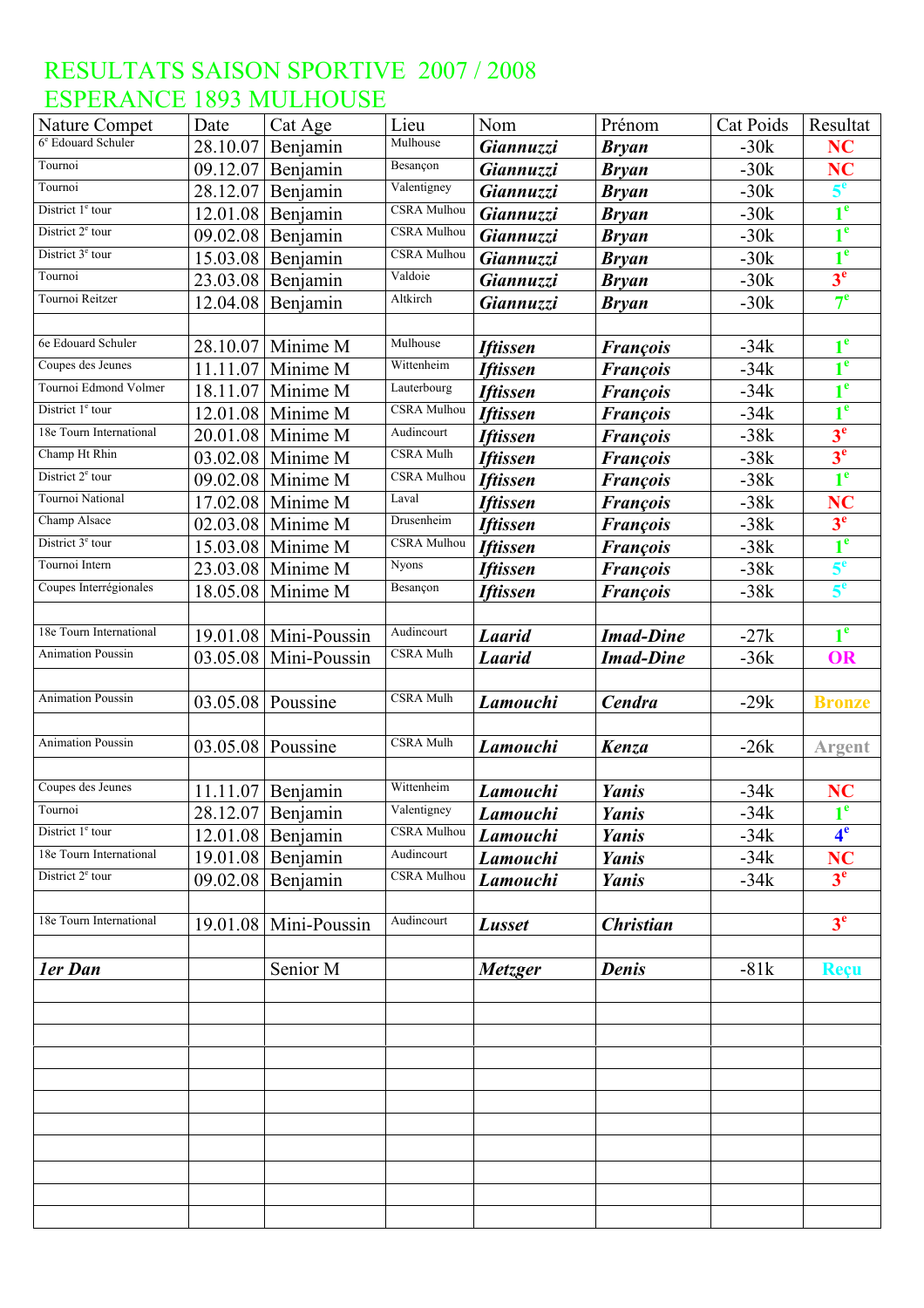| Nature Compet                | Date     | Cat Age                       | Lieu                       | Nom                                      | Prénom                       | <b>Cat Poids</b>      | Resultat                    |
|------------------------------|----------|-------------------------------|----------------------------|------------------------------------------|------------------------------|-----------------------|-----------------------------|
| Sélection Régionale          | 21.10.07 | Cadet                         | $\overline{\text{Colmar}}$ | <b>Nicot</b>                             | <b>Benjamin</b>              | $-81k$                | $2^e$                       |
| 6e Edouard Schuler           | 28.10.07 | Cadet                         | Mulhouse                   | <b>Nicot</b>                             | <b>Benjamin</b>              | $-73k$                | NC                          |
| Coupes des Jeunes            | 11.11.07 | Cadet                         | Wittenheim                 | <b>Nicot</b>                             | <b>Benjamin</b>              | $-73k$                | 2 <sup>e</sup>              |
| Champi. du Ht.-Rhin UNSS     | 14.11.07 | Cadet                         | Colmar                     | <b>Nicot</b>                             | <b>Benjamin</b>              | $-73k$                | 2 <sup>e</sup>              |
| Champ d'Alsace UNSS          | 28.11.07 | Cadet                         | <b>CREPS</b> Stras         | <b>Nicot</b>                             | <b>Benjamin</b>              | $-73k$                | NC                          |
| Tournoi National             | 01.12.07 | Cadet                         | Joigny                     | <b>Nicot</b>                             | <b>Benjamin</b>              | $-73k$                | <b>NC</b>                   |
| Champ Ht Rhin                | 09.12.07 | Cadet                         | CSRA Mulh                  | <b>Nicot</b>                             | <b>Benjamin</b>              | $-81k$                | 1 <sup>e</sup>              |
| Tournoi International        | 12.01.08 | Cadet                         | Morges                     | <b>Nicot</b>                             | <b>Benjamin</b>              | $-73k$                | 5 <sup>e</sup>              |
| Champ Alsace                 | 20.01.08 | Cadet                         | St Louis                   | <b>Nicot</b>                             | <b>Benjamin</b>              | $-81k$                | 2 <sup>e</sup>              |
| Passage Grade Techn uv1      | 08.02.08 | Senior M                      | <b>CRSA Mulh</b>           | <b>Nicot</b>                             | <b>Benjamin</b>              | $-81k$                | Reçu                        |
| Tournoi National             | 17.02.08 | Cadet                         | Dijon                      | <b>Nicot</b>                             | <b>Benjamin</b>              | $-81k$                | <b>NC</b>                   |
| Coupes Interrégionales       | 16.03.08 | Cadet                         | St Dié                     | <b>Nicot</b>                             | <b>Benjamin</b>              | $-81k$                | <b>NC</b>                   |
| Champ Ht Rhin                | 30.03.08 | Cadet Eq                      | Rouffach                   | <b>Nicot</b>                             | <b>Benjamin</b>              | $+73k$                | 3 <sup>e</sup>              |
| Tournoi Reitzer              | 12.04.08 | Cadet                         | Altkirch                   | <b>Nicot</b>                             | <b>Benjamin</b>              | $-81k$                | 1 <sup>e</sup>              |
| Champ Alsace                 | 26.04.08 | Cadet Eq                      | CSRA Mulh                  | <b>Nicot</b>                             | <b>Benjamin</b>              | $+73k$                | 5 <sup>e</sup>              |
|                              |          |                               |                            |                                          |                              |                       |                             |
| Champ Ht Rhin                | 09.12.07 | Junior M                      | CSRA Mulh                  | <b>Rafald</b>                            | Dimitri                      | $-81k$                | $2^e$                       |
| Champ Alsace                 | 20.01.08 | Junior M                      | St Louis                   | Rafald                                   | Dimitri                      | $-81k$                | 5 <sup>e</sup>              |
| Champ Ht Rhin                | 03.02.08 | Senior M                      | CSRA Mulh                  | Rafald                                   | Dimitri                      | $-81k$                | $7^{\circ}$                 |
| Passage Grade Techn uv1      | 08.02.08 | Senior M                      | CRSA Mulh                  | <b>Rafald</b>                            | Dimitri                      | $-81k$                | <b>Reçu</b>                 |
|                              |          |                               |                            |                                          |                              |                       |                             |
| Passage Grade Techn uv2      | 27.01.08 | Senior M                      | <b>CREPS</b> Stras         | <b>Rambour</b>                           | <b>Michel</b>                | $-100k$               | Reçu                        |
| ler Dan                      |          | Senior M                      |                            | <b>Rambour</b>                           | <b>Michel</b>                | $-100k$               | <b>Reçu</b>                 |
|                              |          |                               |                            |                                          |                              |                       |                             |
| Tournoi                      | 09.12.07 | Senior M                      | Besançon                   | <b>Rothe</b>                             | <b>Guillaume</b>             | $\mbox{-}\mathrm{TC}$ | 3 <sup>e</sup>              |
| Champ Ht Rhin                | 03.02.08 | Senior M                      | CSRA Mulh                  | <b>Rothe</b>                             | <b>Guillaume</b>             | $-73$                 | NC                          |
| Tournoi Reitzer              | 12.04.08 | Senior M                      | Altkirch                   | <b>Rothe</b>                             | <b>Guillaume</b>             | $-73k$                | 5 <sup>e</sup>              |
| Critérium Départ. Kyus       | 01.06.08 | Senior M                      | <b>CSRA Mulh</b>           | <b>Rothe</b>                             | <b>Guillaume</b>             | $-73k$                | NC                          |
| 6e Edouard Schuler           |          |                               | Mulhouse                   |                                          |                              |                       |                             |
| Coupes des Jeunes            |          | 28.10.07 Minime M             | Wittenheim                 | <b>Rummelhardt</b>                       | Mehdi                        | $-55k$                | <b>NC</b>                   |
| Tournoi                      |          | 11.11.07 Minime M             | Besançon                   | Rummelhardt Mehdi                        |                              | $-55k$                | NC                          |
| Tournoi                      |          | 09.12.07   Minime M           | Valentigney                | <b>Rummelhardt</b>                       | <b>Mehdi</b>                 | $-55k$                | <b>NC</b><br>4 <sup>e</sup> |
| District $1e$ tour           |          | 28.12.07 Minime M             | <b>CSRA</b> Mulhou         | <b>Rummelhardt</b>                       | <b>Mehdi</b>                 | $-55k$                | 2 <sup>e</sup>              |
| 18e Tourn International      |          | 12.01.08 Minime M             | Audincourt                 | <b>Rummelhardt</b>                       | <b>Mehdi</b>                 | $-55k$                |                             |
| Champ Ht Rhin                |          | 20.01.08 Minime M             | <b>CSRA Mulh</b>           | <b>Rummelhardt</b>                       | <b>Mehdi</b>                 | $-55k$                | <b>NC</b>                   |
| District 2 <sup>e</sup> tour | 03.02.08 | Minime M<br>09.02.08 Minime M | CSRA Mulhou                | <b>Rummelhardt</b><br><b>Rummelhardt</b> | <b>Mehdi</b>                 | $-55k$<br>$-55k$      | N <sub>C</sub><br>$2^e$     |
| Tournoi National             |          | 17.02.08 Minime M             | Laval                      | <b>Rummelhardt</b>                       | <b>Mehdi</b><br><b>Mehdi</b> | $-55k$                | NC                          |
| District $3e$ tour           | 15.03.08 | Minime M                      | <b>CSRA Mulhou</b>         | <b>Rummelhardt</b>                       | <b>Mehdi</b>                 | $-55k$                | 2 <sup>e</sup>              |
| Tournoi                      | 23.03.08 | Minime M                      | Valdoie                    | <b>Rummelhardt</b>                       | <b>Mehdi</b>                 | $-55k$                | 4 <sup>e</sup>              |
| Tournoi                      |          | 06.04.08 Minime M Eq          | Vesoul                     | <b>Rummelhardt</b>                       | <b>Mehdi</b>                 | $-55k$                | <b>NC</b>                   |
| Tournoi Reitzer              | 12.04.08 | Minime M                      | Altkirch                   | <b>Rummelhardt</b>                       | <b>Mehdi</b>                 | $-55k$                | 5 <sup>e</sup>              |
| Tourn Lombard                |          | 01.06.08 Minime M             | Champagney                 | <b>Rummelhardt</b>                       | <b>Mehdi</b>                 | $-55k$                | 2 <sup>e</sup>              |
|                              |          |                               |                            |                                          |                              |                       |                             |
|                              |          |                               |                            |                                          |                              |                       |                             |
|                              |          |                               |                            |                                          |                              |                       |                             |
|                              |          |                               |                            |                                          |                              |                       |                             |
|                              |          |                               |                            |                                          |                              |                       |                             |
|                              |          |                               |                            |                                          |                              |                       |                             |
|                              |          |                               |                            |                                          |                              |                       |                             |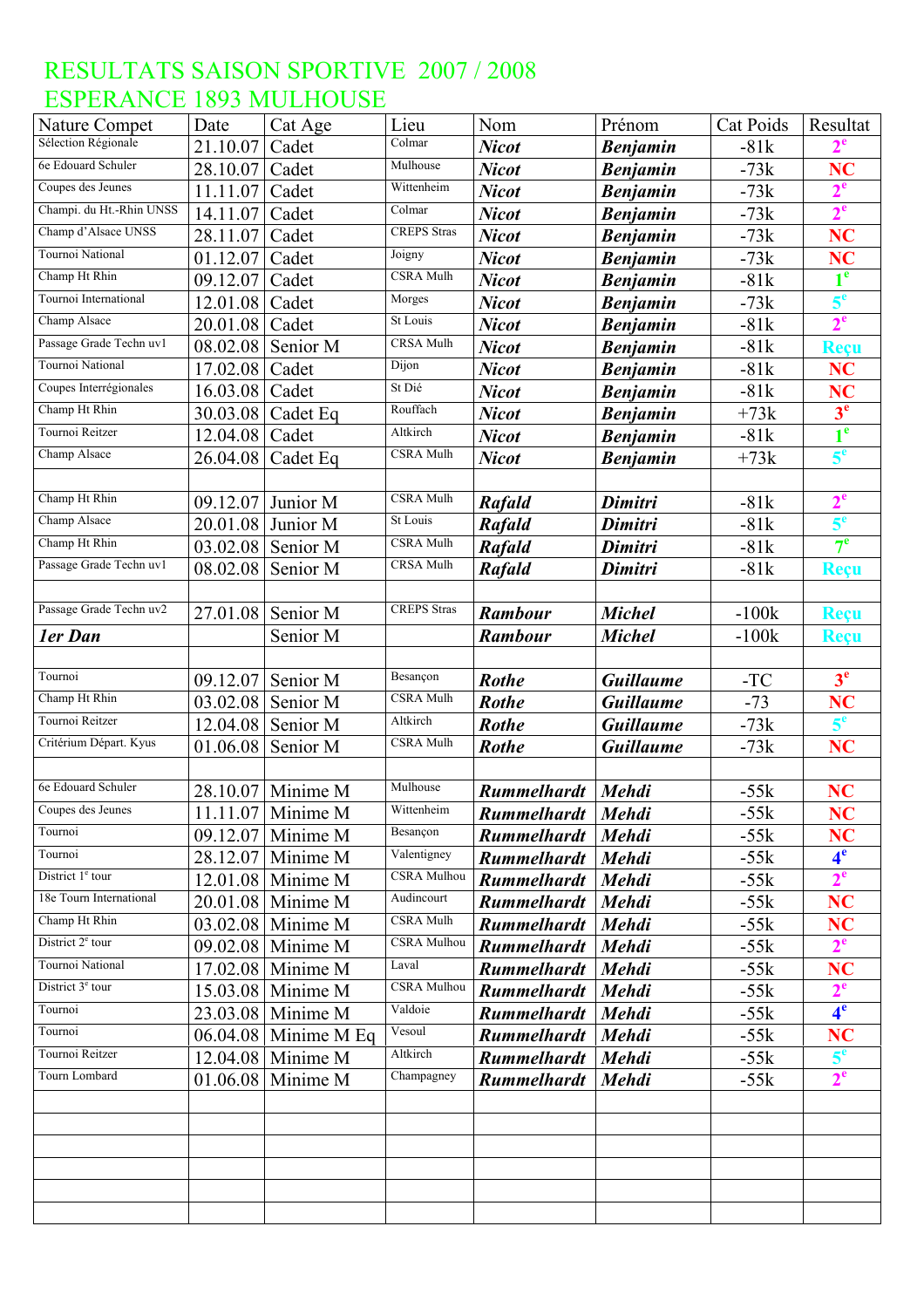| Nature Compet                | Date                 | Cat Age                | Lieu               | Nom                | Prénom           | <b>Cat Poids</b> | Resultat                    |
|------------------------------|----------------------|------------------------|--------------------|--------------------|------------------|------------------|-----------------------------|
| 6e Edouard Schuler           | 28.10.07             | Benjamine              | Mulhouse           | <b>Rummelhardt</b> | <b>Nisrine</b>   | $-44k$           | $5^{\mathrm{e}}$            |
| Coupes des Jeunes            | 11.11.07             | Benjamine              | Wittenheim         | <b>Rummelhardt</b> | <b>Nisrine</b>   | $-44k$           | $2^e$                       |
| Tournoi                      | 09.12.07             | Benjamine              | Besançon           | <b>Rummelhardt</b> | <b>Nisrine</b>   | $-44k$           | 1 <sup>e</sup>              |
| District 1 <sup>e</sup> tour | 12.01.08             | Benjamine              | <b>CSRA</b> Mulhou | <b>Rummelhardt</b> | <b>Nisrine</b>   | $-44k$           | 1 <sup>e</sup>              |
| District 3 <sup>e</sup> tour | 15.03.08             | Benjamine              | CSRA Mulhou        | <b>Rummelhardt</b> | <b>Nisrine</b>   | $-44k$           | 1 <sup>e</sup>              |
| Tournoi                      | 23.03.08             | Benjamine              | Valdoie            | <b>Rummelhardt</b> | <b>Nisrine</b>   | $-44k$           | 1 <sup>e</sup>              |
| Tournoi Reitzer              | 12.04.08             | Benjamine              | Altkirch           | <b>Rummelhardt</b> | <b>Nisrine</b>   | $-44k$           | 5 <sup>e</sup>              |
| Critérium Régional           | 25.05.08             | Benjamine              | Saverne            | <b>Rummelhardt</b> | <b>Nisrine</b>   | $-44k$           | 3 <sup>e</sup>              |
| Tourn Lombard                | 01.06.08             | Benjamine              | Champagney         | <b>Rummelhardt</b> | <b>Nisrine</b>   | $-44k$           | 1 <sup>e</sup>              |
|                              |                      |                        |                    |                    |                  |                  |                             |
| Sélection Régionale          | 21.10.07             | Cadet                  | Colmar             | <b>Saada</b>       | <b>Mehdi</b>     | $-55k$           | <b>NC</b>                   |
| 6e Edouard Schuler           | 28.10.07             | Cadet                  | Mulhouse           | <b>Saada</b>       | <b>Mehdi</b>     | $-55k$           | NC                          |
| Coupes des Jeunes            | 11.11.07             | Cadet                  | Wittenheim         | <b>Saada</b>       | <b>Mehdi</b>     | $-55k$           | $5^e$                       |
| Tournoi                      | 28.12.07             | Cadet                  | Valentigney        | <b>Saada</b>       | <b>Mehdi</b>     | $-55k$           | 1 <sup>e</sup>              |
|                              |                      |                        |                    |                    |                  |                  |                             |
| 18e Tourn International      |                      | 19.01.08 Mini-Poussin  | Audincourt         | <b>Sadi</b>        | <b>Illiasse</b>  |                  | 1 <sup>e</sup>              |
|                              |                      |                        |                    |                    |                  |                  |                             |
| Tournoi National A           | 14.10.07             | Cadet                  | Clermnt Ferran     | <b>Schuler</b>     | <b>Kevin</b>     | $-66k$           | <b>NC</b>                   |
| Sélection Régionale          | 21.10.07             | Cadet                  | Colmar             | <b>Schuler</b>     | Kevin            | $-66k$           | NC                          |
| 6e Edouard Schuler           | 28.10.07             | Cadet                  | Mulhouse           | <b>Schuler</b>     | Kevin            | $-66k$           | 3 <sup>e</sup>              |
| Coupes des Jeunes            | 11.11.07             | Cadet                  | Wittenheim         | <b>Schuler</b>     | Kevin            | $-66k$           | $5^e$                       |
| Champi. du Ht.-Rhin UNSS     | 14.11.07             | Cadet                  | Colmar             | <b>Schuler</b>     | <b>Kevin</b>     | $-66k$           | 2 <sup>e</sup>              |
| Champ d'Alsace UNSS          | 28.11.07             | Cadet                  | <b>CREPS</b> Stras | <b>Schuler</b>     | <b>Kevin</b>     | $-66k$           | 3 <sup>e</sup>              |
| Tournoi National             | 01.12.07             | Cadet                  | Joigny             | <b>Schuler</b>     | Kevin            | $-66k$           | <b>NC</b>                   |
| Champ Ht Rhin                | 09.12.07             | Cadet                  | <b>CSRA Mulh</b>   | <b>Schuler</b>     | Kevin            | $-66k$           | 3 <sup>e</sup>              |
| Tournoi                      | 28.12.07             | Cadet                  | Valentigney        | <b>Schuler</b>     | Kevin            | $-66k$           | 2 <sup>e</sup>              |
| Tournoi International        | 12.01.08             | Cadet                  | Morges             | <b>Schuler</b>     | <b>Kevin</b>     | $-66k$           | <b>NC</b>                   |
| Champ Alsace                 | 20.01.08             | Cadet                  | St Louis           | <b>Schuler</b>     | Kevin            | $-66k$           | <b>NC</b>                   |
| Tournoi National             | 17.02.08             | Cadet                  | Dijon              | <b>Schuler</b>     | Kevin            | $-66k$           | <b>NC</b>                   |
| Champ Ht Rhin                |                      | 30.03.08 Cadet Eq      | Rouffach           | <b>Schuler</b>     | Kevin            | $-73k$           | 3 <sup>e</sup>              |
| Champ Alsace                 |                      | 26.04.08 Cadet Eq      | <b>CSRA Mulh</b>   | <b>Schuler</b>     | Kevin            | $-73k$           | 5 <sup>e</sup>              |
| Tournoi National             | 01.05.08             | Cadet Eq               | Besançon           | <b>Schuler</b>     | Kevin            | $-73k$           | <b>NC</b>                   |
| Critérium Départ. Kyus       | 01.06.08             | Cadet                  | <b>CSRA Mulh</b>   | <b>Schuler</b>     | Kevin            | $-73k$           | 3 <sup>e</sup>              |
|                              |                      |                        |                    |                    |                  |                  |                             |
| Coupes des Jeunes            | 10.11.07             | Cadette                | Wittenheim         | <b>Srbulovic</b>   | <b>Bojana</b>    | $-70k$           | 3 <sup>e</sup>              |
| Champ Ht Rhin                | 09.12.07             | Cadette                | <b>CSRA Mulh</b>   | <b>Srbulovic</b>   | <b>Bojana</b>    | $-70k$           | $5^e$                       |
| Champ Alsace                 | 20.01.08             | Cadette                | St Louis           | <b>Srbulovic</b>   | <b>Bojana</b>    | $-70k$           | 5 <sup>e</sup>              |
|                              |                      |                        |                    |                    |                  |                  |                             |
| Tournoi                      |                      |                        | Besançon           |                    | Cécilia          | $-36k$           |                             |
| 18e Tourn International      | 09.12.07             | Benjamine              | Audincourt         | <b>Stimpfling</b>  | Cécilia          | $-36k$           | <b>NC</b><br>3 <sup>e</sup> |
| Tournoi                      | 19.01.08<br>23.03.08 | Benjamine<br>Benjamine | Valdoie            | <b>Stimpfling</b>  | Cécilia          | $-36k$           | 3 <sup>e</sup>              |
| Tournoi Reitzer              |                      |                        | Altkirch           | <b>Stimpfling</b>  |                  |                  | 5 <sup>e</sup>              |
| Tourn Lombard                | 12.04.08             | Benjamine              | Champagney         | <b>Stimpfling</b>  | Cécilia          | $-40k$           | 3 <sup>e</sup>              |
|                              | 01.06.08             | Benjamine              |                    | <b>Stimpfling</b>  | Cécilia          | $-40k$           |                             |
| <b>Animation Poussin</b>     |                      |                        | <b>CSRA Mulh</b>   |                    |                  |                  |                             |
|                              | 03.05.08             | Poussine               |                    | <b>Taik</b>        | <b>Chérianne</b> | $-29k$           | <b>Bronze</b>               |
|                              |                      |                        |                    |                    |                  |                  |                             |
|                              |                      |                        |                    |                    |                  |                  |                             |
|                              |                      |                        |                    |                    |                  |                  |                             |
|                              |                      |                        |                    |                    |                  |                  |                             |